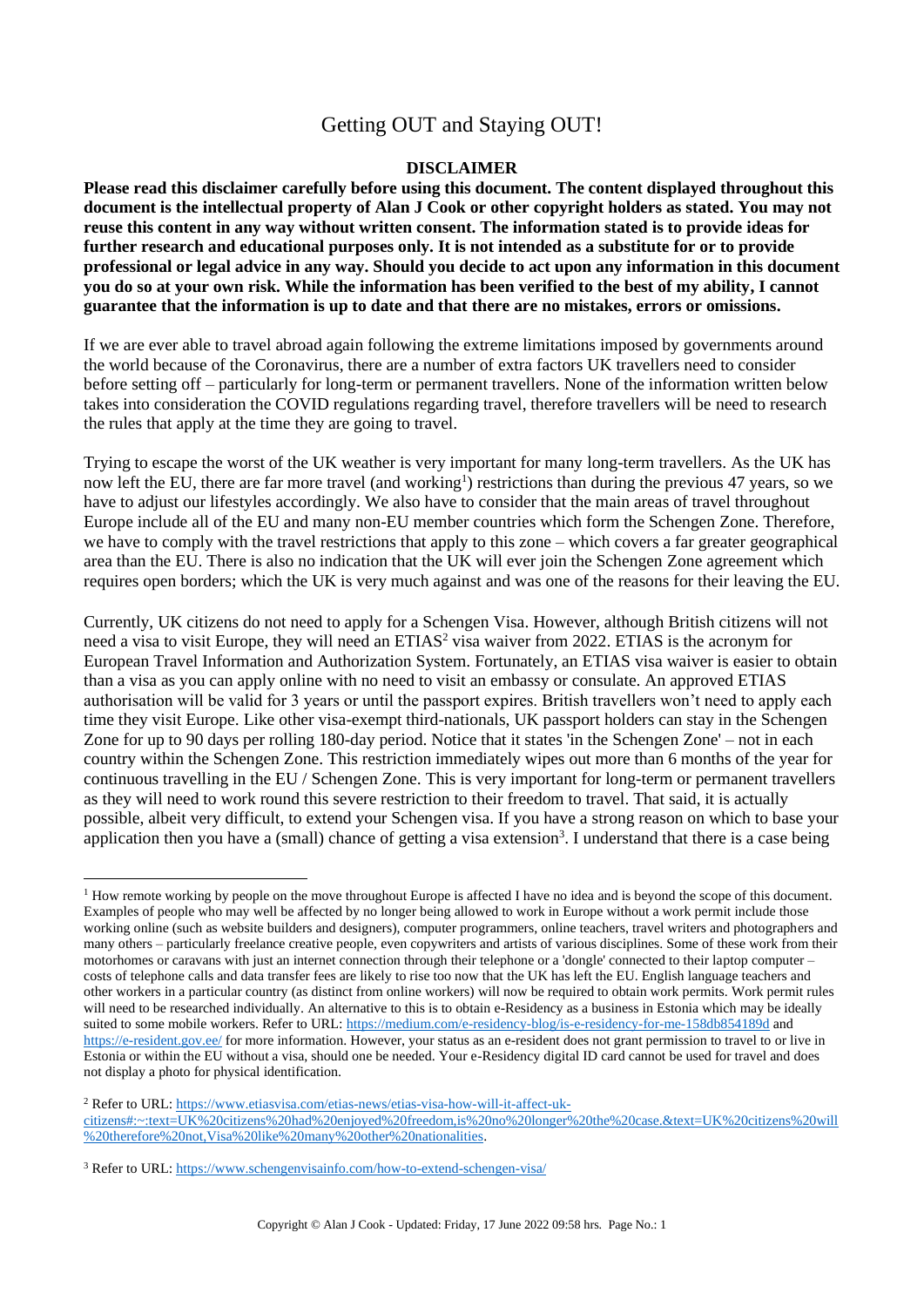presented to the European Court of Justice about the loss of rights for the British people who lived in the EU and had thus exercised their right to live in the EU, however, this probably won't be of much assistance for long-term travellers.



*Map courtesy of URL: [https://www.opmas.dk/wp-content/uploads/2021/01/Download\\_Schengen\\_map\\_2021.pdf](https://www.opmas.dk/wp-content/uploads/2021/01/Download_Schengen_map_2021.pdf) Note: The map fails to include Ireland as a member of the EU (it is).*

Bearing in mind all of the above, there is a way whereby you just might be able to stay in the Schengen Zone for longer than the 90-day limit. This is by utilising the bilateral visa waiver agreement. The definition of a bilateral agreement is simply a mutually beneficial arrangement between two parties in which each side promises to fulfil their obligations. The EU has bilateral treaties with non-European countries covering areas such as trade and also, as is the case with visa waiver arrangements, travel<sup>4</sup>. By the end of the last working day of the 90-day stay, a visitor can request to remain in a specific EU nation for an extended period if their country of origin has a current, official reciprocal arrangement with that Member State. Most bilateral agreements allow travellers to spend an additional 3 months without a visa. However, to date, I have not established what agreements the UK has in place with other EU (or Schengen Zone) countries, let alone all the conditions regarding its use. Of course, many southern European countries will take a big hit, financially, if longer stays are not permitted - Spain in particular, which is one country trying to resolve this issue<sup>5</sup>. However, it is important to understand that the applicant must remain in the specific EU territory for the entire extension period. As the arrangement is made with an individual European nation and not the entire Schengen Area, it is not possible to travel from country to country after the initial 90-day period. This condition also means that visitors must leave the Schengen Area through that specific country where the extension was applied. These conditions certainly limit the value of the visa waiver to travellers.

<sup>&</sup>lt;sup>4</sup> Refer to URL:<https://www.etiasvisa.com/etias-news/eu-bilateral-visa-waiver-agreements>

<sup>5</sup> Refer to URL: [Valencia regional president: "Let Brits stay here for more than 90 days" \(thinkspain.com\)](https://www.thinkspain.com/news-spain/33116/valencia-regional-president-let-brits-stay-here-for-more-than-90-days?utm_campaign=newsletter_20211107&utm_content=news_25538&utm_medium=email&utm_source=sub_newsletter)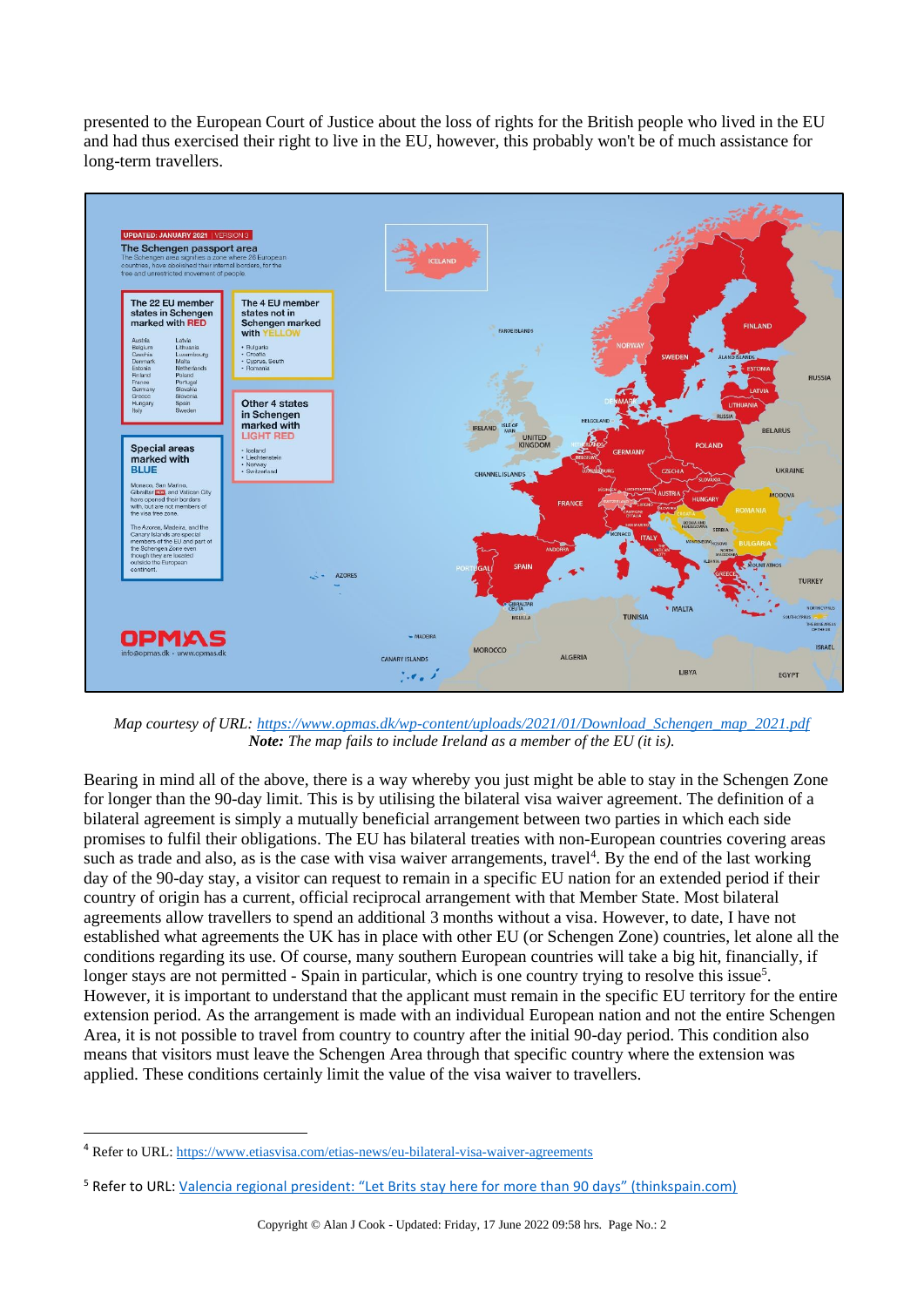The European countries that are not part of the Schengen zone are Albania, Andorra, Armenia, Azerbaijan, Belarus, Bosnia & Herzegovina, Croatia, Cyprus, Georgia, Ireland, Kosovo, North Macedonia, Moldova, Monaco, Montenegro, Romania, Russia, San Marino, Serbia, Turkey, Ukraine, the United Kingdom and the Vatican City. However, some of these countries are considered as being an equivalent as they don't have border controls. These include (but aren't limited to): Andorra, Monaco, San Marino and the Vatican City, and should therefore be considered as being visited in the same 90-day period as the other Schengen countries.

The tables below and on the next page show suggested schedules that will help you meet this '90-day' requirement and keep you within the visa regulations - and keep you on the move in (mainly) good weather throughout a calendar year. If, for example, you set off from the UK in July, you could tour parts of Europe on your way to Croatia / Montenegro, where you would stay during August and September. Head off through Southern Europe in October to arrive in Morocco for your 90-day winter stay. In February and March, you could slowly make your way across Europe again to the UK for your Spring-time visit. Staying away from the UK almost completely is also an option. This will be considered in more detail later in this document.

This is only a rough guide which, although split into calendar months, is not exact as the 90-day maximum visit period stipulated is not exactly 3 months. Also, remember that the 180-day period keeps rolling, therefore, anytime you wish to enter the Schengen Zone, you have to count backwards over the last 180 days, and see if you have been present in the Schengen for more than 90 days throughout that period<sup>6</sup>. You'll see that I've specified 95/96 days in the UK. The alternative to this would be 90 days in another non-Schengen zone country which isn't included in your other travel destinations. This in turn would mean that the extra 5 or 6 days would 'move' the calendar after every 360-day period – which is why I've shown a stay of 95 or 96 days in the UK (if you're a UK citizen / resident). Bear in mind that to travel from the UK to any non-Schengen country (except Ireland) by motor vehicle you have to travel through countries within the Schengen Zone. This also applies when travelling from Croatia to Morocco. An alternative idea would be to stay in a non-Schengen Zone country which permits you to stay for a much longer period of time (footnotes 6 and 7).

| Jan                    | Feb | Mar | Apr                       | May | June | July | Sept<br>Aug                                |    | Oct | <b>Nov</b> | Dec     |
|------------------------|-----|-----|---------------------------|-----|------|------|--------------------------------------------|----|-----|------------|---------|
| Morocco                | Sch | Sch | UK <sup>7</sup>           | UK  | UK   | Sch  | Serbia and / or<br>Montenegro <sup>8</sup> |    | Sch | Morocco    | Morocco |
| <b>Number of Days:</b> |     |     |                           |     |      |      |                                            |    |     |            |         |
| 30                     | 30  | 30  | 95<br>(96 in a leap year) |     |      | 30   | 30                                         | 30 | 30  | 30         | 30      |

To help you work out your travelling days, there is a 90/180 day rule Schengen calculator at URL: https://ninety180.com/

<sup>6</sup> Refer to URL:<https://www.schengenvisainfo.com/visa-calculator/> There is also an interesting document at URL: <https://committees.parliament.uk/writtenevidence/6891/html/>

<sup>7</sup> Or an alternative non-Schengen Zone country, for example, a tour through Turkey, Georgia and Armenia.

Tukey allows you to stay for 90 days in any 180-day period - refer to URL[: https://www.gov.uk/foreign-travel-advice/turkey/entry](https://www.gov.uk/foreign-travel-advice/turkey/entry-requirements#:~:text=Visas,in%20any%20180%2Dday%20period)[requirements#:~:text=Visas,in%20any%20180%2Dday%20period.](https://www.gov.uk/foreign-travel-advice/turkey/entry-requirements#:~:text=Visas,in%20any%20180%2Dday%20period)

Armenia permits you to stay for 180 days per year (a very good option) – refer to URL[: https://www.gov.uk/foreign-travel](https://www.gov.uk/foreign-travel-advice/armenia/entry-requirements#:~:text=British%20Citizen%20passport%20holders%20can,to%20180%20days%20per%20year)[advice/armenia/entry-requirements#:~:text=British%20Citizen%20passport%20holders%20can,to%20180%20days%20per%20year.](https://www.gov.uk/foreign-travel-advice/armenia/entry-requirements#:~:text=British%20Citizen%20passport%20holders%20can,to%20180%20days%20per%20year)

Georgia permits you to stay for 360 days - refer to UR[L https://www.gov.uk/guidance/living-in](https://www.gov.uk/guidance/living-in-georgia#:~:text=of%20Georgia%20website-,Entry%20and%20residence%20requirements,Georgia%20through%20Public%20Service%20Hall)[georgia#:~:text=of%20Georgia%20website-](https://www.gov.uk/guidance/living-in-georgia#:~:text=of%20Georgia%20website-,Entry%20and%20residence%20requirements,Georgia%20through%20Public%20Service%20Hall) [,Entry%20and%20residence%20requirements,Georgia%20through%20Public%20Service%20Hall.](https://www.gov.uk/guidance/living-in-georgia#:~:text=of%20Georgia%20website-,Entry%20and%20residence%20requirements,Georgia%20through%20Public%20Service%20Hall)

<sup>8</sup> Or a different alternative non-Schengen Zone and Non-EU country.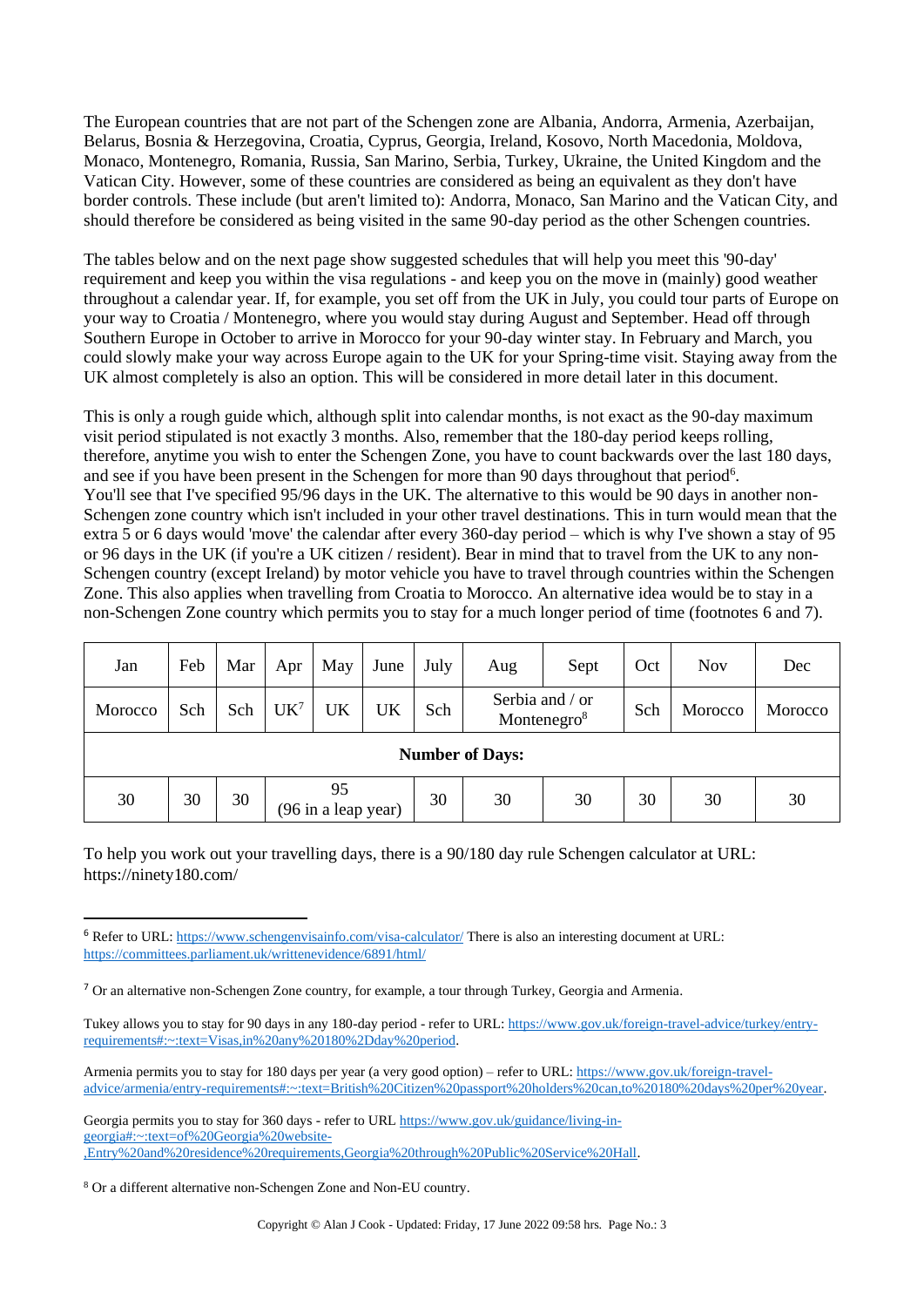## **Notes:**

- a) The maximum stay in Serbia and Montenegro (and most other non-Schengen zone countries) is 90 days, usually in any 180-day period. However, some countries permit you to stay longer if you apply for temporary residence.
- b) The maximum stay in Morocco is 90 days. If you wish to extend your stay, you may request an extension at the nearest Police Precinct in Morocco (https://visaguide.world/africa/morocco-visa/).
- c) You may need to adjust the length of your stay in the UK and other countries in order to comply with above restrictions.
- d) Refer to **Warning Notes** on page 5.

#### **Staying out of the United Kingdom**

For those who want to travel for a whole year, or more, away from the UK there are a number of options, which, to a certain extent have been mentioned above. One of the main options would be to stay in the Schengen Zone for the maximum permitted number of days (90 days per rolling 180-day period) and the rest of the year in countries outside of the Schengen Zone, as mentioned in footnotes 6 and 7, above. A tour through history and stunning scenery is well worthwhile and getting off the beaten track has great appeal for many travellers. A tour in the Caucasus (and other information about this region) is described at URL: [http://drivethrutours.com/Grand\\_Tours/mountains/caucasus/Caucasus\\_tours.html](http://drivethrutours.com/Grand_Tours/mountains/caucasus/Caucasus_tours.html)

At the time of writing, the land border between Turkey and Armenia is closed, although there are occasional direct flights between Yerevan and Istanbul. For those who are unfamiliar with this part of the world (most of us!) it is useful to remember that Armenia is considered to be one of the safest countries in the world, although one should stay well clear of the Nagorno-Karabakh area where there is a military conflict taking place. The FCDO<sup>9</sup> advise against all travel within 5 km of the border between Armenia and Azerbaijan, and along the M16/H26 road between the towns of Ijevan and Noyemberyan (as of 25 March 2021).

If you wish to travel into Armenia from Turkey the way to do this, if the Turkey / Armenia border is closed, would be via Georgia (and enjoy a tour there and in Azerbaijan), before entering Armenia from Georgia<sup>10</sup>.

Returning to our travel calendar, we can make simple changes to follow the law and stay out of the UK for a whole year – or longer. Again, we depart from the UK in July. If staying away for a second year, one could stay in the Turkey and Caucasus area from April to September before heading to Morocco for the winter. The permutations are, of course, up to the individual traveller to work out.

<sup>9</sup> Refer to URL: [https://www.gov.uk/foreign-travel-advice/armenia/safety-and-](https://www.gov.uk/foreign-travel-advice/armenia/safety-and-security#:~:text=The%20FCDO%20advise%20against%20all,towns%20of%20Ijevan%20and%20Noyemberyan.&text=Armenia%27s%20borders%20with%20Iran%20and,due%20to%20COVID%2D19%20restrictions)

[security#:~:text=The%20FCDO%20advise%20against%20all,towns%20of%20Ijevan%20and%20Noyemberyan.&text=Armenia%27s](https://www.gov.uk/foreign-travel-advice/armenia/safety-and-security#:~:text=The%20FCDO%20advise%20against%20all,towns%20of%20Ijevan%20and%20Noyemberyan.&text=Armenia%27s%20borders%20with%20Iran%20and,due%20to%20COVID%2D19%20restrictions) [%20borders%20with%20Iran%20and,due%20to%20COVID%2D19%20restrictions.](https://www.gov.uk/foreign-travel-advice/armenia/safety-and-security#:~:text=The%20FCDO%20advise%20against%20all,towns%20of%20Ijevan%20and%20Noyemberyan.&text=Armenia%27s%20borders%20with%20Iran%20and,due%20to%20COVID%2D19%20restrictions)

<sup>10</sup> Refer to URL: https://caravanistan.com/border-crossings/georgia/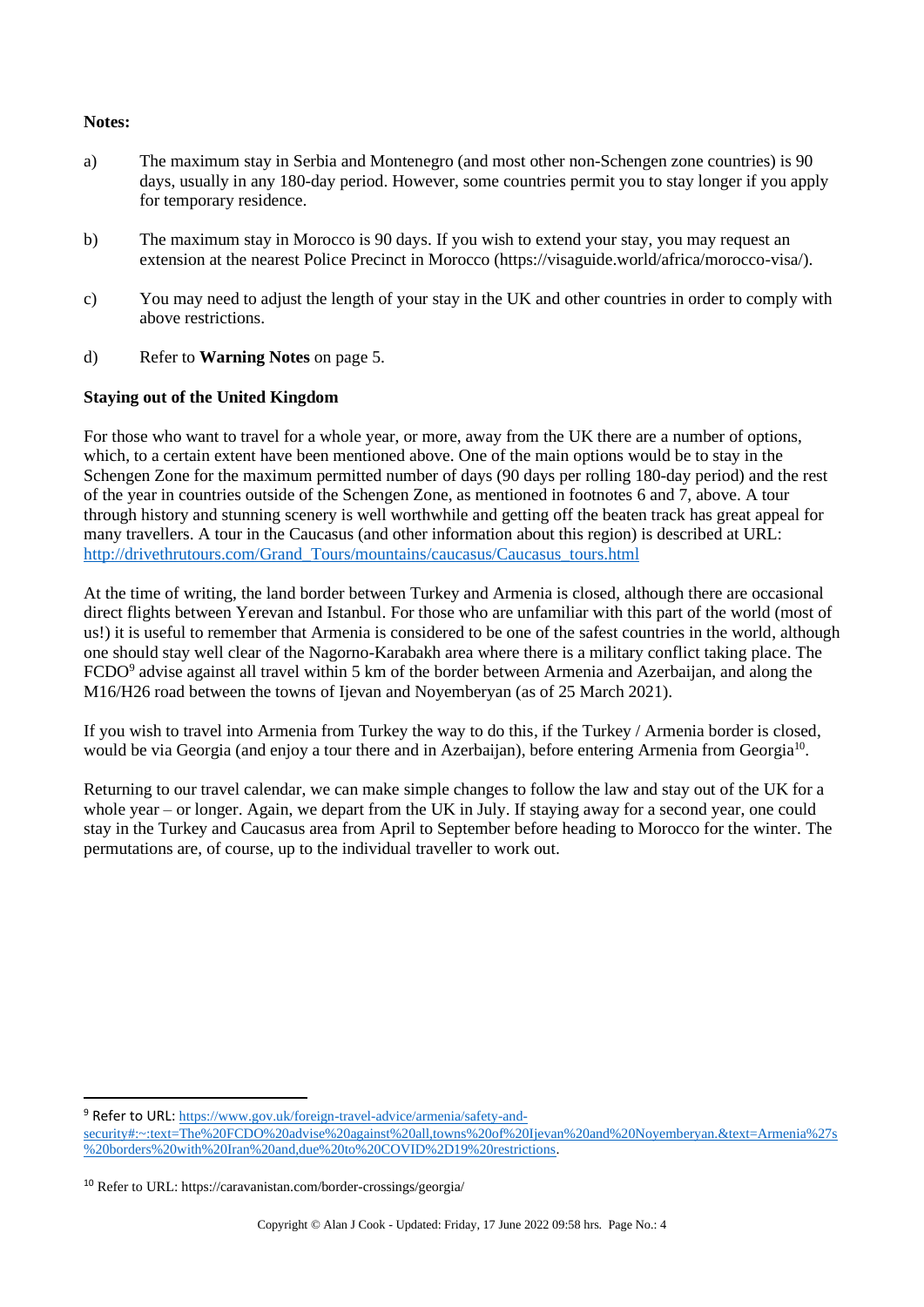|                          | Jan                    | Feb | Mar | Apr                             | <b>May</b>                | June | July | Aug | <b>Sept</b>                   | Oct | <b>Nov</b> | Dec     |
|--------------------------|------------------------|-----|-----|---------------------------------|---------------------------|------|------|-----|-------------------------------|-----|------------|---------|
| Year<br>$\mathbf{1}$     | Morocco                | Sch | Sch | Turkey and the<br>Caucasus Area |                           |      | Sch  |     | Serbia and / or<br>Montenegro | Sch | Morocco    | Morocco |
| Year<br>2                | Morocco                | Sch | Sch | Turkey and the Caucasus Area    |                           |      |      |     |                               | Sch | Morocco    | Morocco |
|                          | <b>Number of Days:</b> |     |     |                                 |                           |      |      |     |                               |     |            |         |
| Year<br>1                | 30                     | 30  | 30  |                                 | 95<br>(96 in a leap year) |      | 30   | 30  | 30                            | 30  | 30         | 30      |
| Year<br>$\boldsymbol{2}$ | 30                     | 30  | 30  | 185<br>(186 in a leap year)     |                           |      |      |     | 30                            | 30  | 30         |         |

**Note:** At some stage you will need to visit the UK, with your vehicle to get an up-to-date MOT Certificate (if appropriate). Allow for this in your travelling days allowance in the UE / Schengen Zone.

# **Warning Notes:**

Depending on where you are going, you may need to obtain an International Driving Permit before driving abroad (refer to URL: https://www.gov.uk/driving-abroad). If you decide to stay away from the UK and become an EU resident you need to be aware that the Brexit agreement has made a complete mess of driving licence requirements as there have been no reciprocal agreements negotiated as part of the deal. Read more about this monumental nightmare at URL: [https://www.gov.uk/guidance/driving-in-the-eu-uk-licence-holders](https://www.gov.uk/guidance/driving-in-the-eu-uk-licence-holders-living-in-the-eu?utm_medium=email&utm_campaign=govuk-notifications&utm_source=bf459f85-6f47-477d-a5fb-e4c60a9e5588&utm_content=daily)[living-in-the-eu?utm\\_medium=email&utm\\_campaign=govuk-notifications&utm\\_source=bf459f85-6f47-](https://www.gov.uk/guidance/driving-in-the-eu-uk-licence-holders-living-in-the-eu?utm_medium=email&utm_campaign=govuk-notifications&utm_source=bf459f85-6f47-477d-a5fb-e4c60a9e5588&utm_content=daily) [477d-a5fb-e4c60a9e5588&utm\\_content=daily](https://www.gov.uk/guidance/driving-in-the-eu-uk-licence-holders-living-in-the-eu?utm_medium=email&utm_campaign=govuk-notifications&utm_source=bf459f85-6f47-477d-a5fb-e4c60a9e5588&utm_content=daily)

You may also find this page useful: [https://www.thelocal.it/20210428/how-do-rules-for-exchanging-uk](https://www.thelocal.it/20210428/how-do-rules-for-exchanging-uk-driving-licences-compare-for-brits-around-europe/)[driving-licences-compare-for-brits-around-europe/](https://www.thelocal.it/20210428/how-do-rules-for-exchanging-uk-driving-licences-compare-for-brits-around-europe/)

Remember also that some countries have specific regulations for caravans and motorhomes - Spain, for example, states that any car/caravan or motorhome (with or without a trailer) travelling to Spain that is over 12 metres in length must have one long or two small aluminium boards attached to the back. The aluminium boards must have a yellow centre with a red outline, be reflective, and comply with ECE70 standards<sup>11</sup>.

Remember also that some countries have laws for the protection of cyclists - The Netherlands requires that you give the right of way to cyclists and in Spain, there is a recently passed law that requires that when overtaking a bicycle the distance between car and bicycle is at least two metres (6' 6") and drivers must slow to at least 20 kilometres per hour below the speed limit. Speed limits have also been reduced in urban areas.

You will need to check that your car insurance covers you for all of the countries you wish to visit (there are usually some countries excluded - you may have to buy additional insurance at the border if you wish to proceed into these countries). You will also need to obtain a printed 'green card' before travelling – if towing you will need two green cards - one green card each for your car and caravan / trailer. You will also need to check how many days foreign travel you are permitted during one trip away from home. This is sometimes limited to as little as 30 days in one policy year whilst some permit you 180 days per policy year, for example. I believe only AXA will provide you with year-round foreign coverage vehicle insurance should you need this. Don't forget vehicle (and caravan) recovery too. Some countries, such as Switzerland, require you to purchase a vignette if you wish to use certain roads - like motorways. You may also need to purchase Clean Air stickers for some cities in France.

Do remember that if you have a vehicle that is 3 years old or more, you'll need to keep up to date with your annual MOT certificate. If you envisage being away for a lengthy period you might find it worthwhile getting

<sup>11</sup> Refer to URL: https://www.caravanclub.co.uk/media/12967007/spanish\_regulations\_for\_vehicle\_combination\_over\_12\_metres.pdf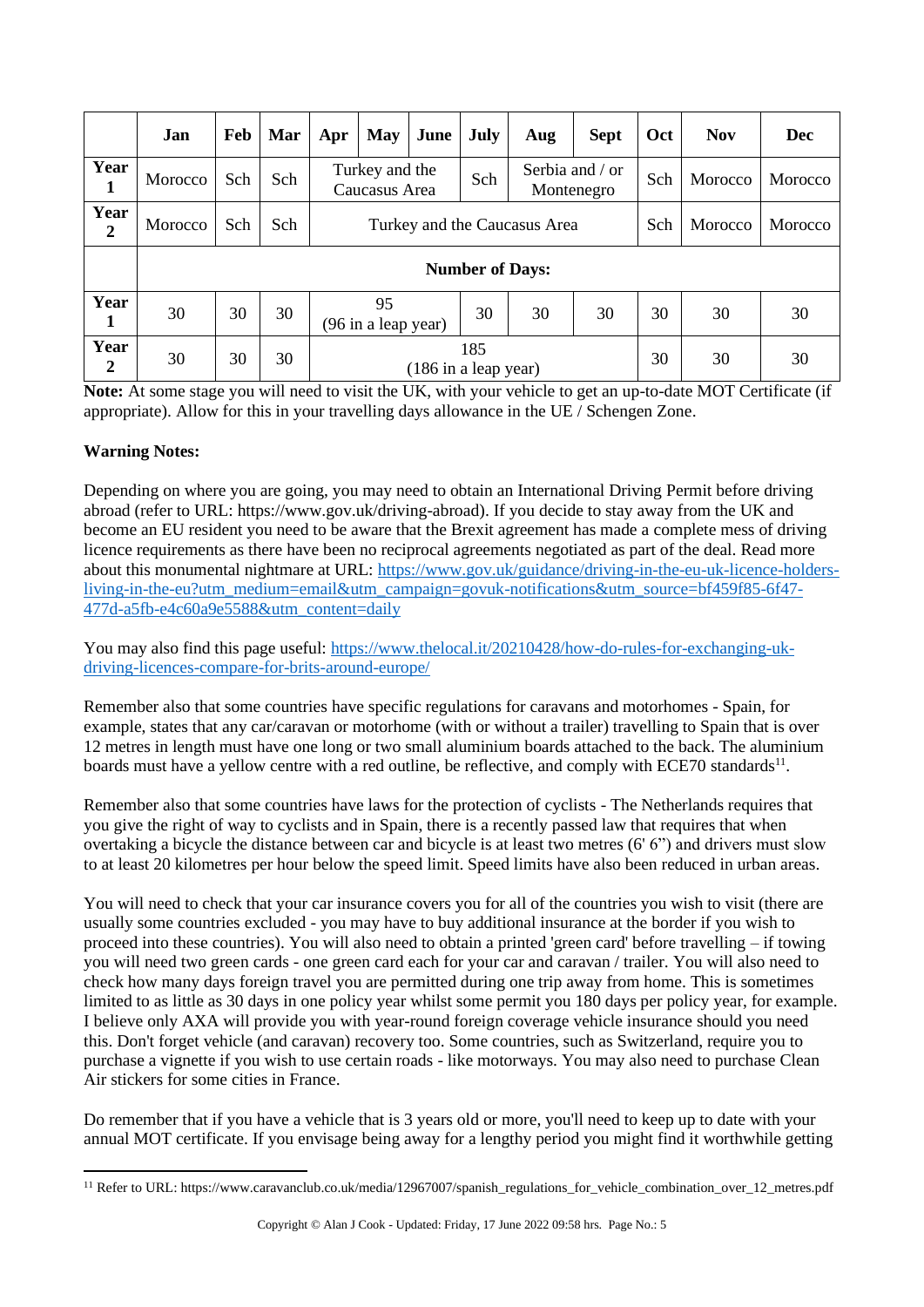a new MOT Certificate immediately before you leave the UK. If staying away longer than your MOT Certificate is valid for, you will need to (temporarily) return to the UK, with your vehicle, through an EU / Schengen Zone country – and exit in much the same way. Allow for this in your 90-day allowance.

You should also check your home insurance as this too will have a limit as to how many days you can leave your home empty during a trip away. For example, many companies specify that you can leave your home unoccupied for only 60 days consecutively and that your home is only occupied by family members.

If taking your dog overseas, you'll need to make sure you have the correct documentation for them too. Be aware that the requirements have changed since the UK left the EU.

Last, but not least, make sure you have appropriate health, medical and accident insurance for all persons travelling with you - including after-care and repatriation cover.

Before travelling abroad, you MUST do your research on the requirements which you must have for yourself and other people (and animals) travelling with you and for your vehicle(s). This site has not been set-up for providing you with this information.

## **The Ultimate in 'Getting OUT and Staying OUT!'**

For really serious travellers, the way to go might be to abandon the UK altogether and take residency (or citizenship) in a European country. This is what we did when we lived in The Netherlands and it isn't usually too difficult to arrange.

An example of this is Kat and her family who I have recently been in contact with and from whom I received the following reply to my e-mail: "*We decided to base ourselves in Europe after BREXIT, so we are now French residents, allowing us to travel in Europe without restrictions. Not that anyone is travelling anywhere at the moment!"*

You can read more about Kat and her family's travels at<https://www.wandering-bird.com/>

If you do decide to take this option, remember that your vehicle may need to be re-registered and therefore comply with any checks / tests required in your new 'home' country.

You will also need to deal with your finances and taxes according to the laws of the country. This can be fairly complicated depending on your circumstances. For example, I had to employ two accountants to sort out my financial affairs; one in the UK and another in The Netherlands, whilst we were living there.

Before deciding on this option, you will need to carry out a thorough programme of research and employ the specialist help you need, including a lawyer familiar with the residency requirements in your new home.

Obtaining residency in France may well be one of the easiest options for many. According to the web site (first link below): *You will be resident in France if you live in France for at least six months of the year. This rule does not require that you live in a permanent home you have in France, but that you are merely on French soil for six months of the year. However, the six-month rule is not absolute and there are circumstances, particularly in the case of business owners or professionals who may travel regularly, where even though they may have a home in France they may not be considered to be resident if they are frequently abroad. In such cases, the French authorities and courts have been willing to review the circumstances for a longer period than a year in order to establish whether there is tax residency. Conversely, even though you spent less than six months in France, you could also be resident if you spent more time in France than in any other country.* This shouldn't be too onerous for most travellers. However, you'd do well to read the driving licence requirements first (*above*).